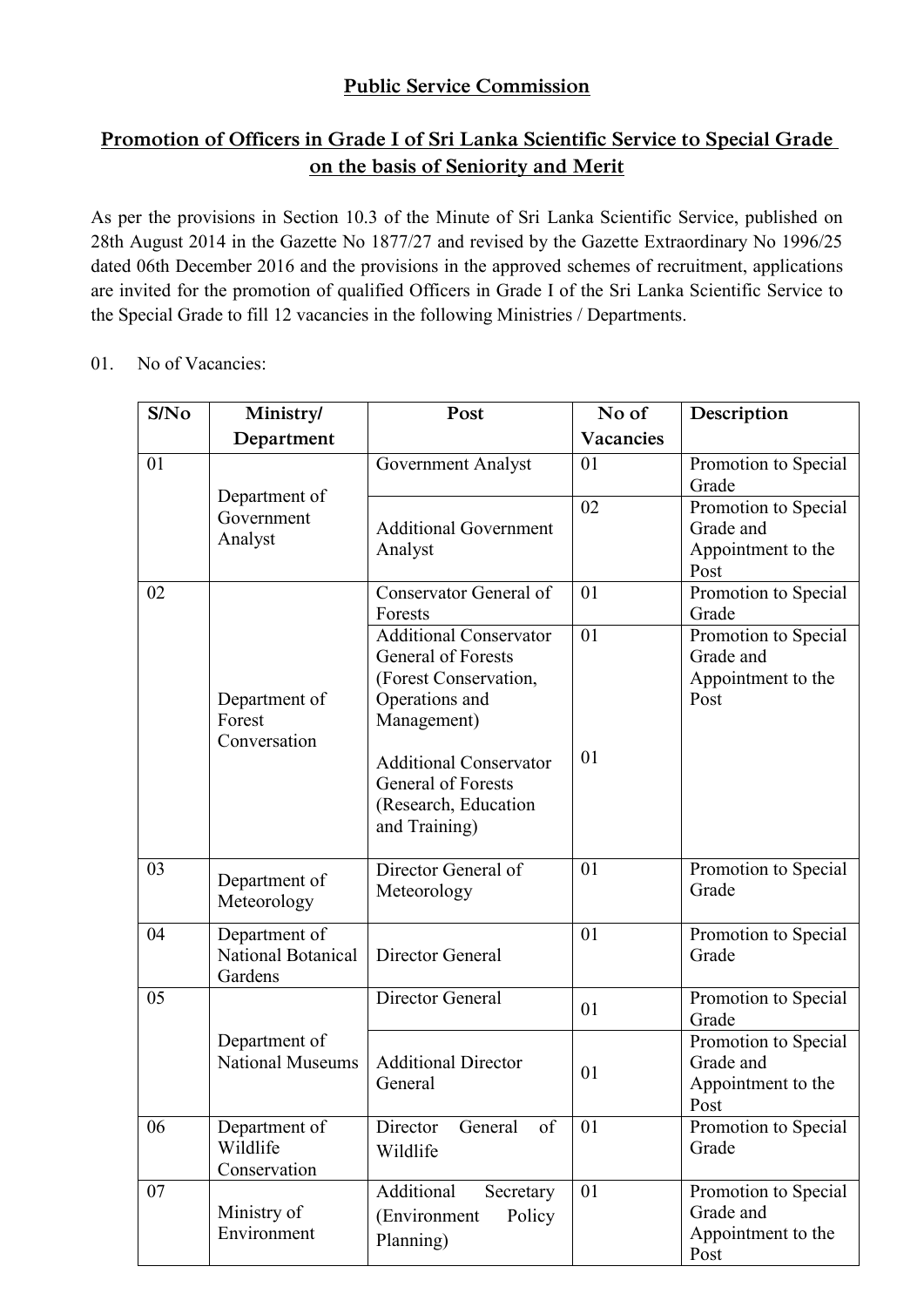- 02. Qualifications to be fulfilled for Promotion.
	- I. Shall have obtained a Post Graduate Degree from a University recognized by the University Grants Commission or any other institution recognized by the University Grants Commission as a degree awarding institution or in the subject area specifically mentioned in the scheme of recruitment
	- II. Shall have completed five (05) years of active and satisfactory service in Grade I of the Sri Lanka Scientific Service on the date of qualification for promotion and shall have earned five (05) salary increments after promotion to Grade I.
	- III. Shall have completed at least 18 years of active service in Sri Lanka Scientific Service on the date of satisfying the qualifications for promotion.
	- IV. Shall have proved an annual performance at satisfactory or above level within the five years immediately preceding to the date of satisfying the qualifications for promotion.
	- V. Shall have completed a satisfactory service period within the five years immediately preceding the date of satisfying the qualifications for promotion as per the Public Service Commission Circular No 01/2020.
	- VI.

| S/No | Department/                             | Post                                                                                            | Qualification                                                                                                                                                                                                                                |
|------|-----------------------------------------|-------------------------------------------------------------------------------------------------|----------------------------------------------------------------------------------------------------------------------------------------------------------------------------------------------------------------------------------------------|
|      | Ministry                                |                                                                                                 |                                                                                                                                                                                                                                              |
| 01   | Department of<br>Government<br>Analyst  | Government Analyst<br>Additional<br>Government Analyst                                          | Shall be an officer holding the post<br>of Deputy Government Analyst in<br>Department of Government<br>the<br>Analyst who has completed all the<br>qualifications from I to V.                                                               |
| 02   |                                         | <b>Conservator General</b><br>of Forests<br>Additional<br><b>Conservator General</b>            | Shall be an officer in the Department<br>of Forest Conservation who has<br>completed all the qualifications from<br>I to V.<br>Shall be an officer holding a post of<br>Forest Conservator (Protection and<br>Law Enforcement/ Social Forest |
|      | Department of<br>Forest<br>Conversation | of Forests<br>(Forest Conservation,<br>Operations and<br>Management)                            | Extension/ Forestry<br>and<br>Forest<br>Management/ Planning and Policy<br>Administration/<br>Environment<br>Conservation<br>and<br>Management/Forest<br>and<br>Census                                                                       |
|      |                                         | Additional<br><b>Conservator General</b><br>of Forests<br>(Research, Education<br>and Training) | Geological<br>Information/<br>Eco<br>Tourism/<br><b>Bio</b><br>Diversity<br>and<br>Catchment Conservation) at<br>the<br>Department of Forest Conservation<br>who<br>has<br>all<br>completed<br>the                                           |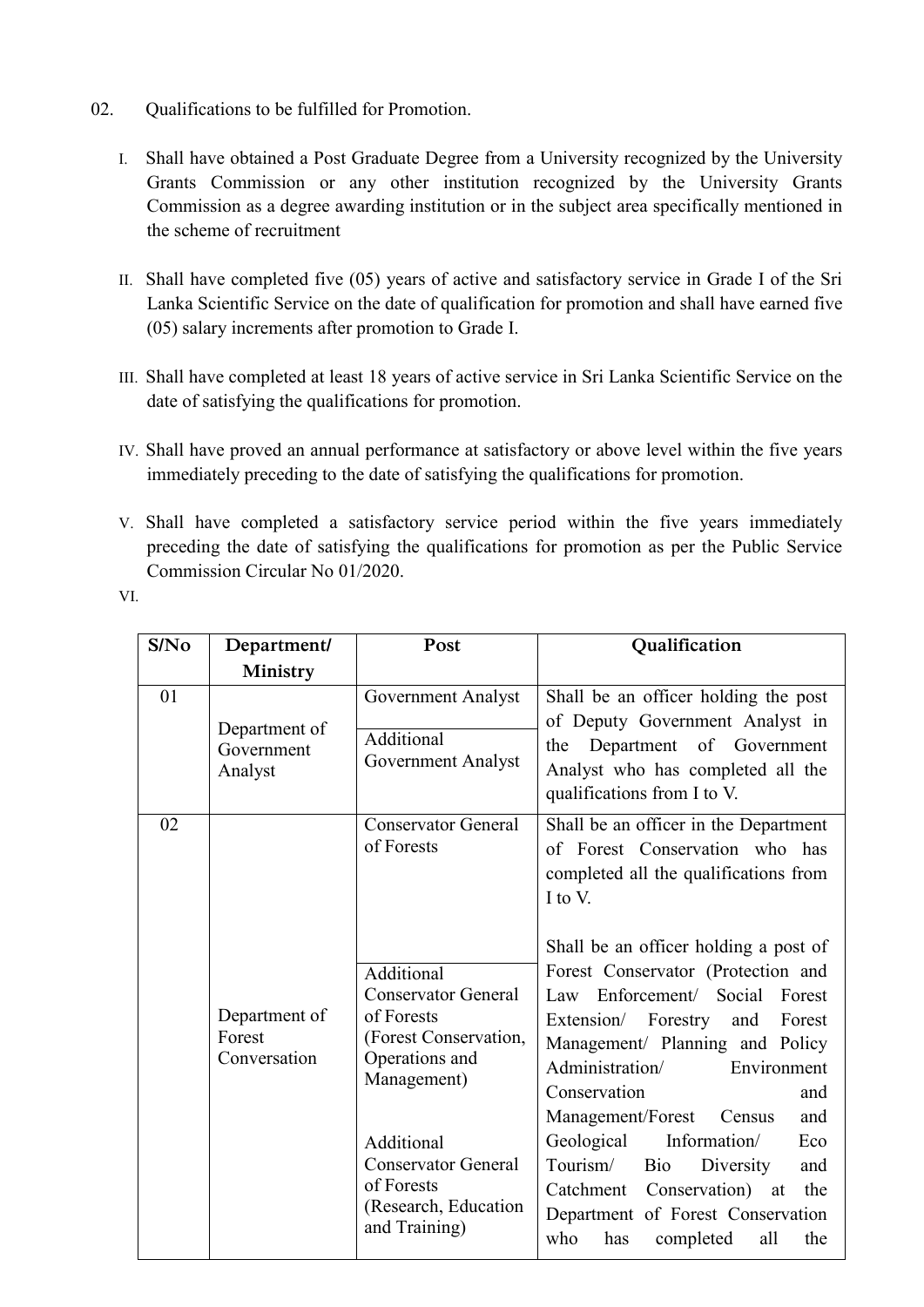|    |                                                          |                                                                      | qualifications from I to V.                                                                                                                                                                                            |
|----|----------------------------------------------------------|----------------------------------------------------------------------|------------------------------------------------------------------------------------------------------------------------------------------------------------------------------------------------------------------------|
|    |                                                          |                                                                      | Shall be an officer in a post of Forest<br><b>Conservator (Education and Capacity</b><br>Development/Research) at the<br>Department of Forest Conservation<br>who has completed all the<br>qualifications from I to V. |
| 03 | Department of<br>Meteorology                             | Director General of<br>Meteorology                                   | Shall be an officer in the Department<br>of Meteorology who has completed<br>all the qualifications from I to V.                                                                                                       |
| 04 | Department Of<br>National<br><b>Botanical</b><br>Gardens | Director General                                                     | Shall be an officer in the Department<br>of National Botanical Gardens who<br>has completed all the qualifications<br>from I to V.                                                                                     |
| 05 | Department of<br>National<br><b>Museums</b>              | Director General<br><b>Additional Director</b><br>General            | Shall be an officer in the Department<br>of Museums who has completed all<br>the qualifications from I to V.                                                                                                           |
| 06 | Department of<br>Wildlife<br>Conservation                | Director General of<br>Wildlife                                      | Shall be an officer in the Department<br>of Wildlife Conservation who has<br>completed all the qualifications from<br>I to V.                                                                                          |
| 07 | Ministry of<br>Environment                               | <b>Additional Secretary</b><br>(Environment Policy)<br>and Planning) | Shall be an officer in the Ministry of<br>Environment who has completed all<br>the qualifications from I to V.                                                                                                         |

### 03. Method of Promotion

- (i) The Public Service Commission carries out the promotion to Special Grade considering the result of the interview conducted by an interview board approved by the Public Service Commission and the number of vacancies.
- (ii) Seniority and merit will be evaluated at the interview. The marking scheme in Annex I is used for this purpose.

04. The officers who are selected subject to the general conditions by which the appointments of the public service is governed, terms and conditions of the Minute of Sri Lanka Scientific Service (published in the Gazette of Democratic Socialist Republic of Sri Lanka No 1877/27 dated 28.08.2014) and the revisions made and to be made in the future to the said Service Minute, shall be promoted to the Special Grade in Sri Lanka Scientific Service in accordance with the number of existing vacancies.

05. Officer/officers who are promoted to the Special Grade in Sri Lanka Scientific Service obtaining the highest marks shall be appointed by the Public Service Commission to the posts of which the Appointing Authority is the Public Service Commission.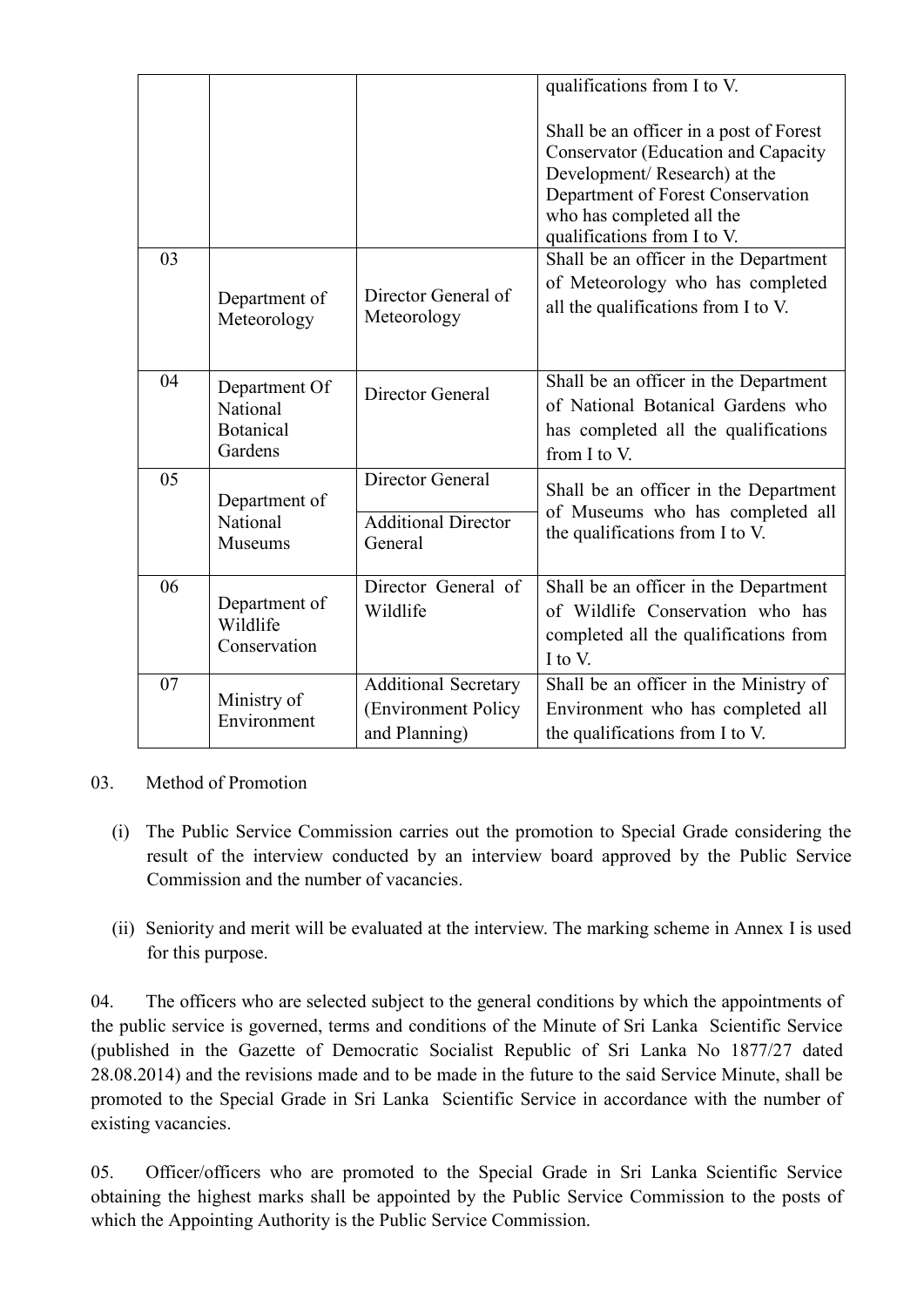06. Applications perfected in line with the format given below should be sent to reach "Secretary, Ministry of Public Services, Provincial Councils and Local Government, Independence Square, Colombo 07" on or before 9<sup>th</sup> of April 2021 via registered post with the recommendation of the Head of the Department/ Secretary of the Ministry, having attested the signature placed before Head of the Department/ Secretary of the Ministry or an authorized officer to sign for the Head of the Department/ Secretary of the Ministry, by the Head of the Department. On the top left corner of the envelope in which the application is sent, the words "Promotion to the Special Grade in Sri Lanka Scientific Service" should be clearly indicated. No application received after the said date shall be accepted and complaints on misplaced or lost applications shall not be entertained.

07. In the event of any inconsistency between Sinhala, Tamil and English texts of this notice, Sinhala text shall prevail.

Application can also be downloaded via [www.pubad.gov.lk](https://www.pubad.gov.lk/)

On the order of the Public Service Commission,

Sgd/ J.J. Rathnasiri Secretary Ministry of Public Services, Provincial Councils and Local Government

24.03.2021 Ministry of Public Services, Provincial Councils and Local Government Independence Square Colombo 07.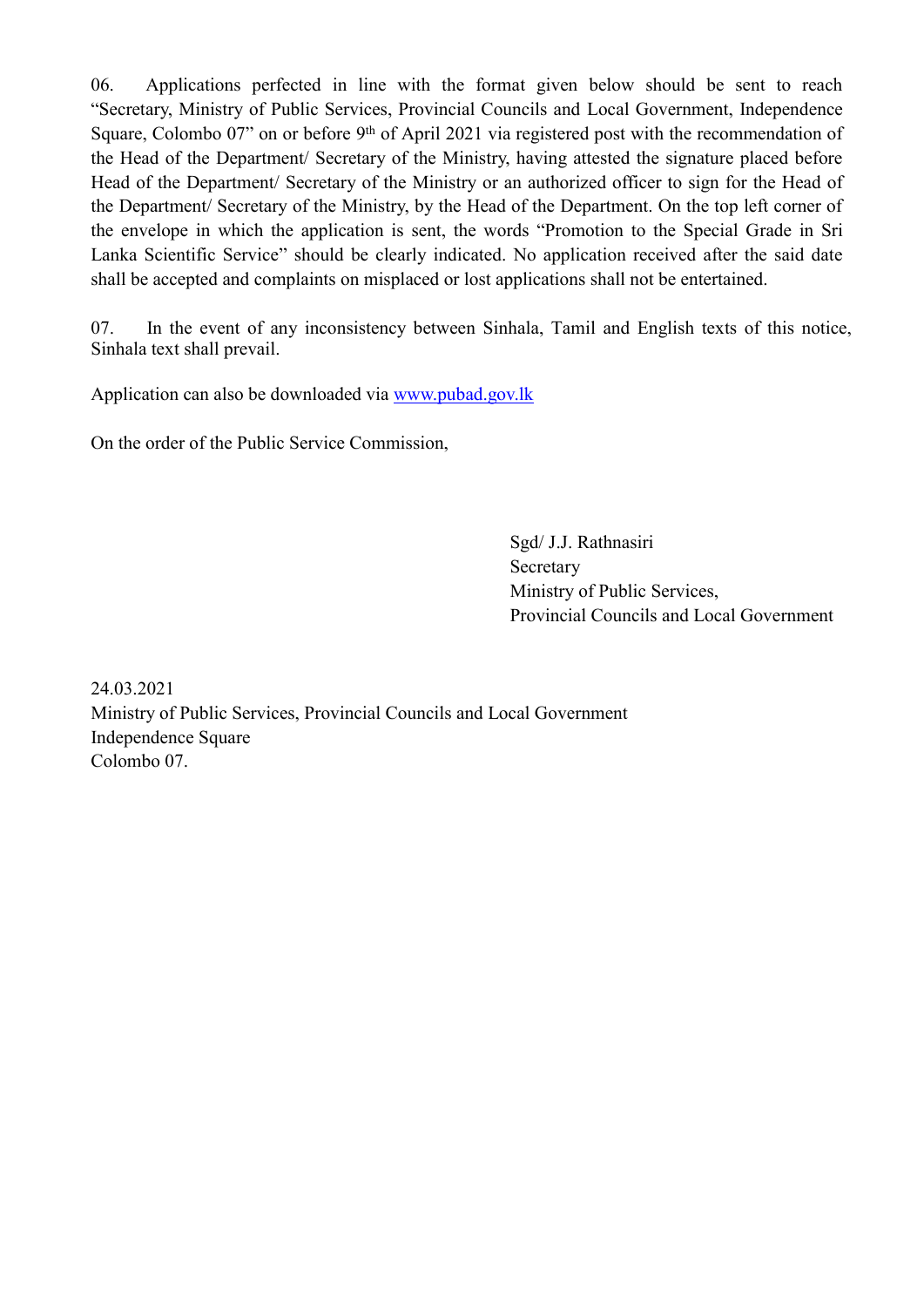## **The marking scheme for the promotion to Special Grade in Sri Lanka Scientific Service**

## **01. Seniority 60 Marks**

Marks are awarded for the total period of active and satisfactory service in the Sri Lanka Scientific Service.

According to the Public Service Commission Circular 01/2019, the officer with the longest period of service in each Ministry / Department shall be awarded the maximum number of marks and the other officers shall be awarded marks proportionately.

| 02.<br>Merit | 40 Marks |
|--------------|----------|
|--------------|----------|

I.

|                                  |                                                                                                                                                                                                                       | Maximum<br><b>Marks</b> |
|----------------------------------|-----------------------------------------------------------------------------------------------------------------------------------------------------------------------------------------------------------------------|-------------------------|
|                                  |                                                                                                                                                                                                                       |                         |
| $\mathbf{I}$ .<br>$\mathbf{i}$ . | Individual or group work relevant to the field:<br>Research Publication (For group publications, the Head of the Department                                                                                           | 08                      |
|                                  | should confirm that the publications were made at the initiative of the<br>relevant officer) - 04 marks for each publication (For maximum of 2<br>publications)                                                       |                         |
| ii.                              | Abstracts                                                                                                                                                                                                             |                         |
|                                  | $\triangleright$ Local - 02 marks for each abstract (for maximum of 02 abstracts)<br>$\triangleright$ International - 02 marks for each abstract (for maximum of 02<br>abstracts)                                     |                         |
| II.                              | Dissertation $-2.5$ marks for each thesis                                                                                                                                                                             | 0 <sub>5</sub>          |
|                                  | (Marks will be awarded only for dissertations other than the dissertation<br>submitted for the Second Efficiency Bar or Post Graduate degree<br>considered for promotion to Grade I)<br>(Maximum of 2 dissertations)  |                         |
| III.                             | Innovation - Head of the Department should ensure that the innovations are<br>successfully implemented under the leadership of the relevant officers (04<br>points for each innovation)<br>(Maximum of 2 innovations) | 08                      |
| IV.                              | Newspaper / Magazine Articles - Articles written by the officer<br>himself/herself to educate the public (02 marks for each newspaper /<br>magazine)                                                                  | 04                      |
|                                  | (Maximum of 2 newspaper/ magazine articles)                                                                                                                                                                           |                         |
| <b>Total Marks</b>               |                                                                                                                                                                                                                       | 25                      |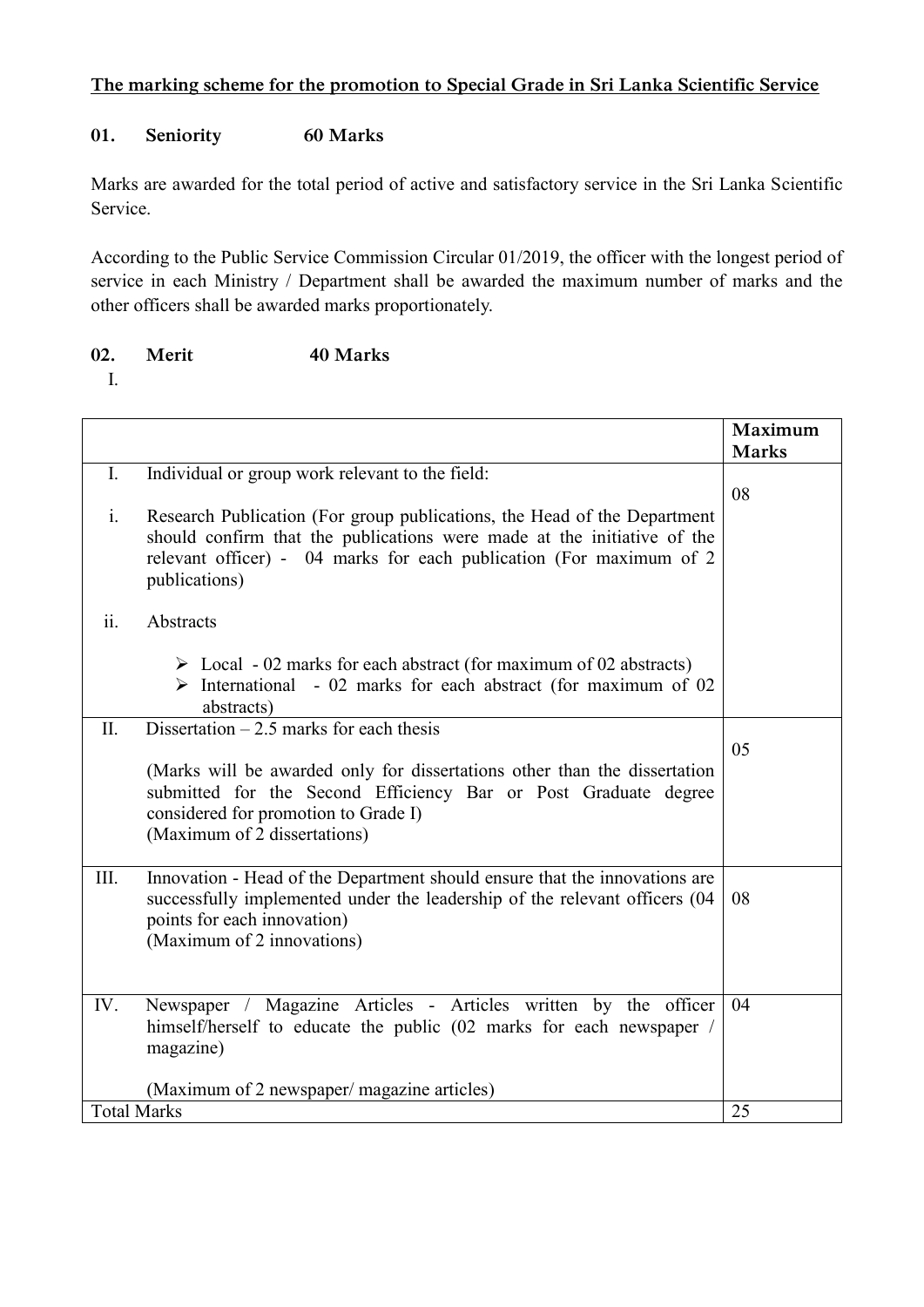#### II. Power Point Presentation (15 Marks)

10 minute Power Point Presentation related to an innovation / innovation task mentioned in I. above.

i. Objective & Vision related to the Performance of the post to be Selected

|             |                         | ۰.                       | 03 Marks |
|-------------|-------------------------|--------------------------|----------|
| ii.         | Relevancy               | $\blacksquare$           | 03 Marks |
| iii.        | Creativity / Innovation | -                        | 03 Marks |
| iv.         | Time Management         | $\overline{\phantom{a}}$ | 03 Marks |
| $V_{\cdot}$ | Proficiency in English  | $\overline{\phantom{a}}$ | 03 Marks |
|             |                         |                          |          |

Note -

- a) Marks under Criteria (v) above can be obtained only if the applicant conducts the presentation in English language.
- b) The hard copy of the presentation should be submitted to the interview board at the same time. In addition a hard copy of the presentation prepared in English medium is also mandatory.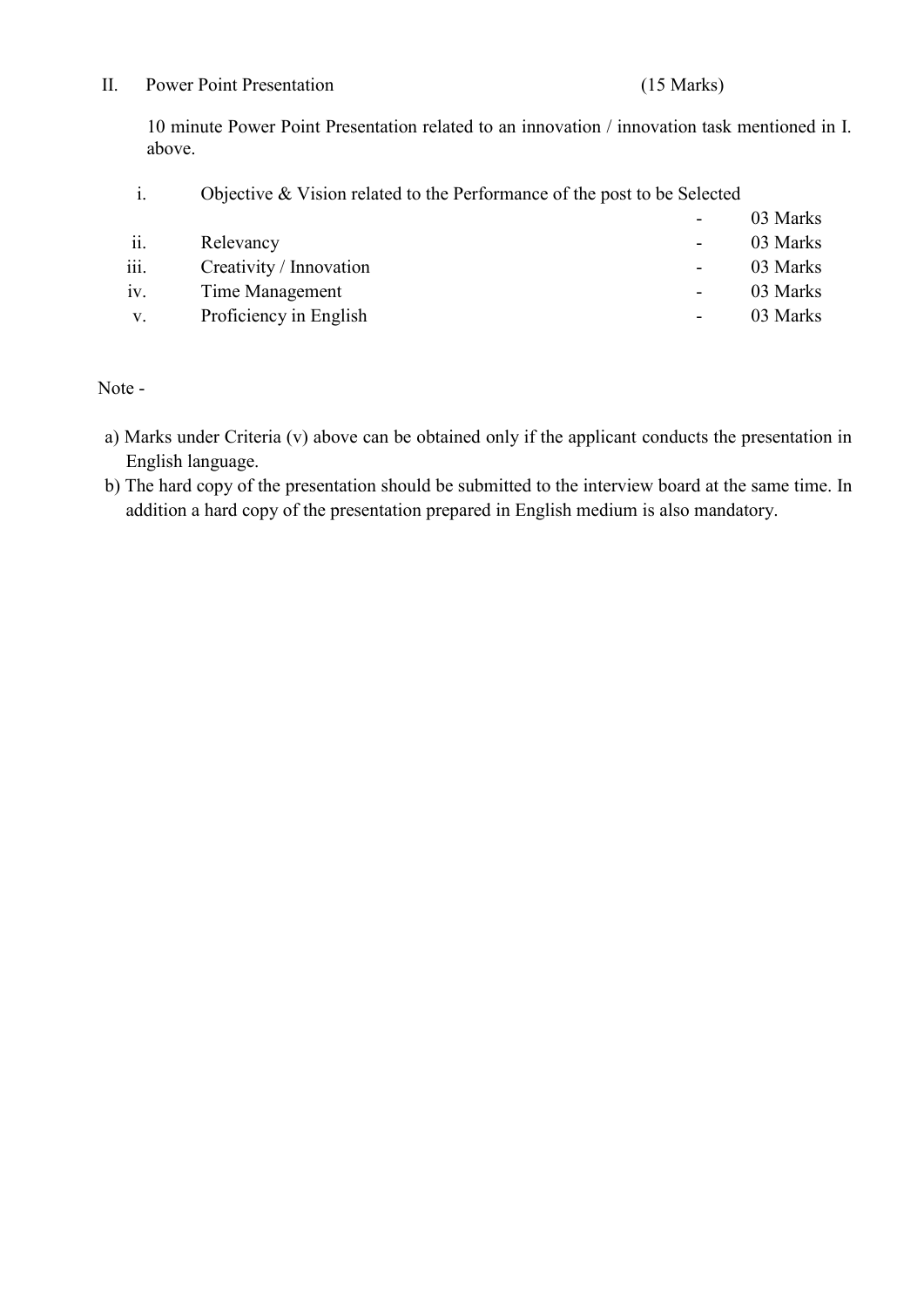## **Specimen Application**

|                   | Application for the promotion to Special Grade of Sri Lanka Scientific Service at the Ministry/ |  |
|-------------------|-------------------------------------------------------------------------------------------------|--|
|                   |                                                                                                 |  |
| the Special Grade |                                                                                                 |  |

## 1. Particulars of the Officer

| $\mathbf{i}$ .             | Name in Full                                                                  |
|----------------------------|-------------------------------------------------------------------------------|
|                            |                                                                               |
|                            | (Ex: HERATH MUDIYANSELAGE SAMAN KUMARA GUNAWARDHANA)                          |
| ii.                        |                                                                               |
|                            | (Ex: GUNAWARDHANA, H. M. S. K.)                                               |
| iii.                       |                                                                               |
| iv.                        |                                                                               |
| V.                         | Age as at the Closing Date of Application: Years Months                       |
|                            | Days                                                                          |
| $\overline{\mathbf{vi}}$ . |                                                                               |
| vii.                       | <b>Permanent Address</b>                                                      |
|                            |                                                                               |
|                            |                                                                               |
| viii.                      | Telephone No:                                                                 |
|                            |                                                                               |
|                            |                                                                               |
|                            | 2. Particulars on the Post:                                                   |
| $\mathbf{i}$ .             | Service Station at present and Address:                                       |
| $\overline{\mathbf{11}}$ . | Grade to which the officer belongs and the date of appointment to that Grade: |
| 111.                       | Post held at Present:                                                         |

- 
- iv. Date of Appointment to the post:
- v. Post Graduate Degree and the field of study :

# 3. Qualifications in the relevant field :

3.1. Special contribution made to the relevant field

| Researches and               | Description | Year |
|------------------------------|-------------|------|
| <b>Publications</b>          |             |      |
| <b>Research Publications</b> |             |      |
| <b>Dissertations</b>         |             |      |
| Innovations                  |             |      |
| Newspaper Articles           |             |      |